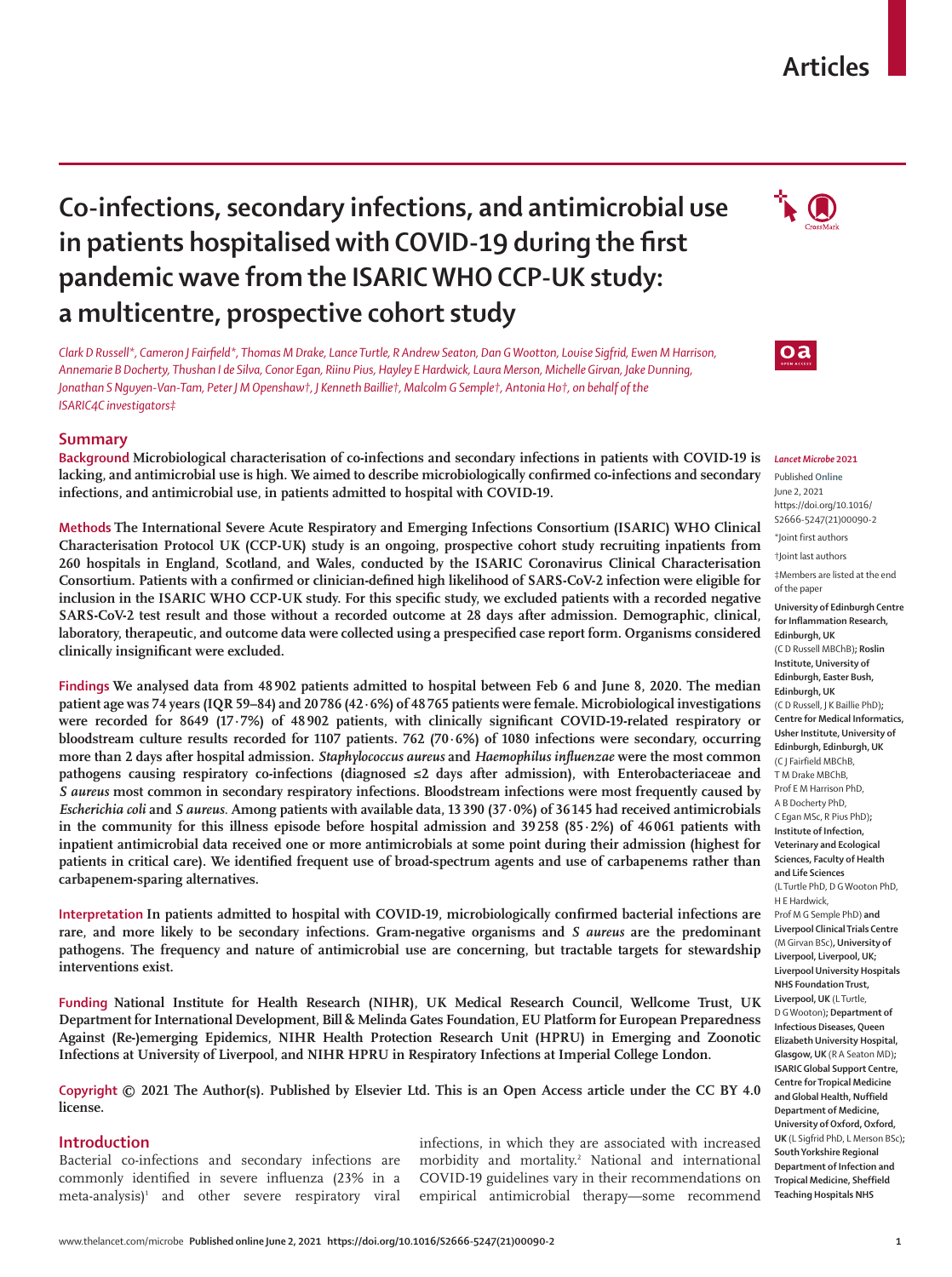**Foundation Trust, Sheffield, UK** (T I de Silva PhD)**; Department of Infection, Immunity and Cardiovascular Disease, Medical School, University of Sheffield, UK**  (T I de Silva)**; Emerging Infections and Zoonoses Unit, National Infection Service, Public Health England, Colindale, London, UK**  (J Dunning PhD)**; Division of Epidemiology and Public Health, University of Nottingham School of Medicine, Nottingham, UK**  (Prof J S Nguyen-Van-Tam PhD)**; UK Department of Health and Social Care, London, UK**  (Prof J S Nguyen-Van-Tam)**; National Heart and Lung Institute, Imperial College London, London, UK**  (Prof P J M Openshaw PhD)**; Department of Respiratory Medicine, Alder Hey Children's Hospital, Liverpool, UK**  (Prof M G Semple)**; Medical Research Council—University of Glasgow Centre for Virus Research, University of Glasgow, Glasgow, UK**  (A Ho PhD)

Correspondence to: Dr Antonia Ho, Medical Research Council—University of Glasgow Centre for Virus Research, University of Glasgow, Glasgow G61 1QH, UK **antonia.ho@glasgow.ac.uk**

#### **Research in context**

#### **Evidence before this study**

An understanding of co-infections, secondary infections, and patterns of antimicrobial use in patients with COVID-19 is required to inform optimal empirical antimicrobial management strategies. We searched PubMed on Dec 29, 2020, for studies published in English, using the keywords "COVID-19", "SARS-CoV-2", "bacterial infection", "bacterial pneumonia", "superinfection", "co-infection", "secondary infection", and "nosocomial infection". Systematic reviews were included in the search. A low incidence of bacterial respiratory and bloodstream infections has been consistently reported in patients admitted to hospital with COVID-19. This finding is supported by a systematic review and meta-analysis, but individual studies lack granularity in microbiological and clinical details, are retrospective, and report on small cohorts. The timing of infection (co-infection or secondary infection) is often unknown. Reporting of positive results has lacked species-level detail on cultured organisms and exclusion of clinically irrelevant pathogens. PCR-based bacterial diagnosis is associated with higher pathogen detection than culture-based methods. Antimicrobial use in inpatients appears to be high, but studies infrequently report the drug classes used.

#### **Added value of this study**

This is a large, multicentre, prospective cohort study reporting microbiological findings and antimicrobial use in patients admitted to hospital with COVID-19 undergoing standardised microbiological investigation of samples submitted by clinical teams (UK Standards for Microbiology Investigations).

empirical antimicrobial therapy in severe disease,<sup>3,4</sup> whereas others do not.<sup>5</sup> UK guidelines advise against empirical therapy when lower respiratory tract infection is thought to be due to COVID-19, without specific evidence of bacterial infection.<sup>6,7</sup> Living systematic reviews and meta-analyses have reported a low prevalence of confirmed bacterial co-infection (8%), but a high proportion of patients with COVID-19 received antimicrobials (pooled prevalence 75%).<sup>8,9</sup> The collective implication of these studies is a widespread failure of antimicrobial stewardship with the potential to worsen the global antimicrobial resistance crisis.<sup>10</sup>

Most studies to date have been retrospective with small sample sizes, and few have systematically reported the spectrum of bacteria, timing of infection onset, or described the frequency and nature of antimicrobials used to treat them. There is an urgent need to characterise the causes of bacterial infections in patients admitted to hospital with COVID-19 to determine optimal empirical antimicrobial management strategies and identify targets for antimicrobial stewardship interventions.

For the **study protocol** see www.isaric4c.net/protocols

In this prospective, multicentre, cohort study of patients admitted to hospital with COVID-19, we aimed to report Microbiologically confirmed bacterial co-infection (≤2 days after admission) and secondary infections (>2 days after admission) were uncommon in patients admitted to hospital with COVID-19, supporting the findings of a meta-analysis of smaller studies. When they did occur, bloodstream and respiratory infections were more likely to be secondary infections and Gram-negative organisms and *Staphylococcus aureus* were key aetiological agents, adding granularity in microbiological detail. Aetiology was affected by the timing of infection onset (co-infection or secondary infection), critical care admission, and chronic pulmonary disease. We confirmed high inpatient antimicrobial usage, additionally finding evidence of regional variation, frequent use of broad-spectrum empirical therapy for lower respiratory tract infections (β-lactam–β-lactamase inhibitor combinations), and use of carbapenems rather than carbapenem-sparing alternatives.

## **Implications of all the available evidence**

Bacterial co-infections and secondary infections are rare in patients admitted to hospital with COVID-19. Most infections are secondary. Gram-negative organisms and *S aureus* are important pathogens and should be considered when designing empirical antimicrobial guidelines, but emphasis should be placed on restricting empirical prescribing, especially at hospital admission. The high frequency and nature of inpatient antimicrobial use might have long-term negative consequences for antimicrobial resistance. Specific targets exist for antimicrobial stewardship and should be integrated into COVID-19 patient care pathways.

the microbiological details of laboratory-confirmed coinfections and secondary infections identified by culturebased diagnostics, assess the effect of COVID-19-related co-infection on in-hospital mortality among patients admitted to critical care, and evaluate the nature of antimicrobial usage.

#### **Methods**

## **Study design and setting**

The International Severe Acute Respiratory and Emerging Infections Consortium (ISARIC) WHO Clinical Characterisation Protocol UK (CCP-UK) study is an ongoing, prospective cohort study recruiting inpatients from 260 hospitals in England, Scotland, and Wales (National Institute for Health Research [NIHR] Clinical Research Network Central Portfolio Management System ID 14152) and conducted by the ISARIC Coronavirus Clinical Characterisation Consortium (ISARIC4C). Ethics approval was given by the South Central—Oxford C Research Ethics Committee in England (13/SC/0149), the Scotland A Research Ethics Committee (20/SS/0028), and the WHO Ethics Review Committee (RPC571 and RPC572; April, 2013). The study protocol and further details are available online.11 This report of microbiological findings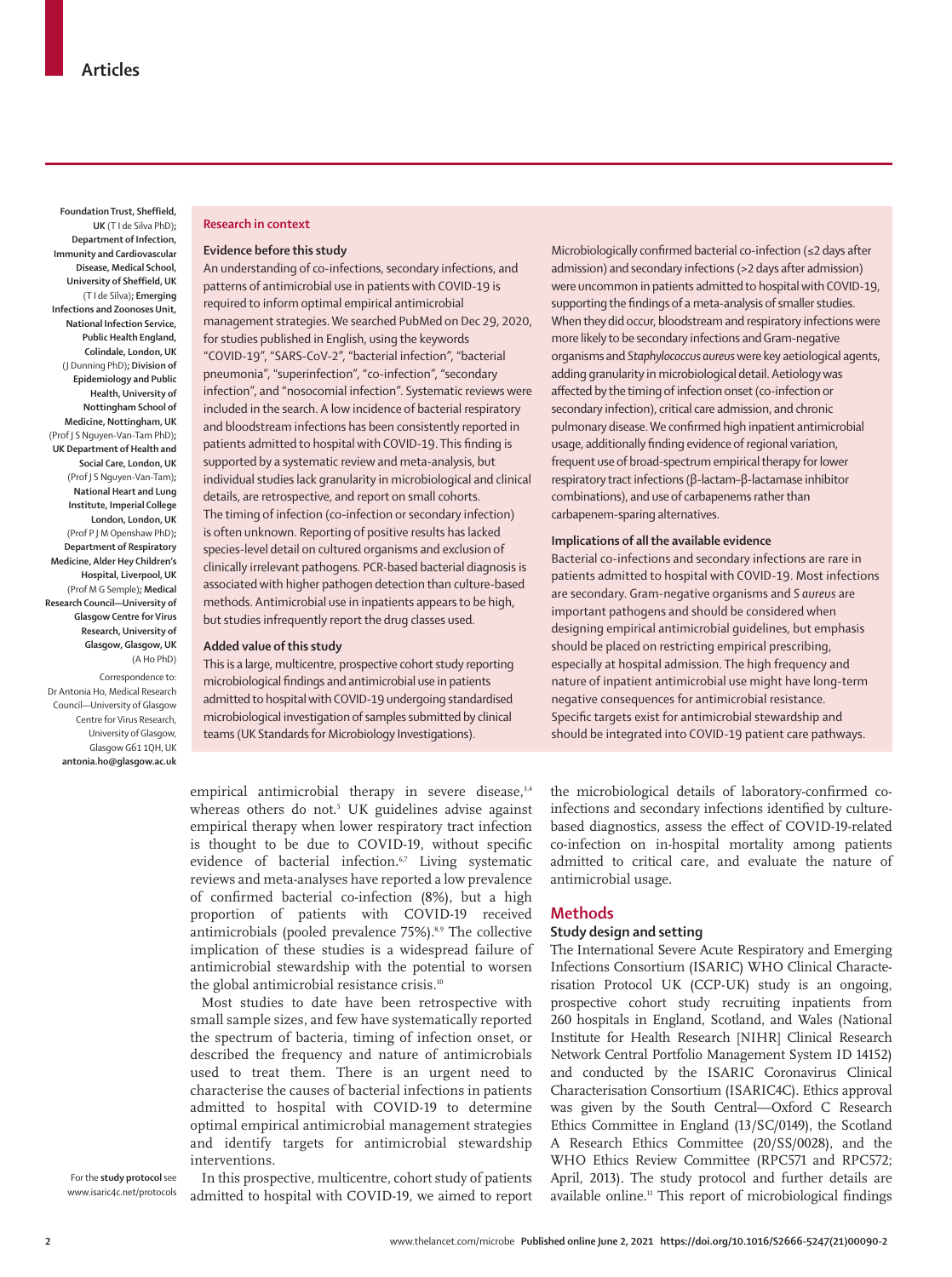and antimicrobial use from the study has been prepared in accordance with the STROBE statement.

## **Study participants and data collection**

Patients with a confirmed or clinician-defined high likelihood of SARS-CoV-2 infection were eligible for inclusion in the ISARIC WHO CCP-UK study. For this specific study, we excluded patients with a recorded negative SARS-CoV-2 test result and those without a recorded outcome at 28 days after admission (discharged alive and expected to survive, palliative discharge [not expected to survive], ongoing hospitalisation, transfer to another facility [eg, for rehabilitation], or death). Demographic, clinical, laboratory, therapeutic, and outcome data were collected using a prespecified case report form. Comorbidities were defined by a modified Charlson comorbidity index and obesity was clinician defined. Data were uploaded to a Research Electronic Data Capture Database (REDCap; Vanderbilt University, Nashville, TN USA; hosted by University of Oxford, Oxford, UK).<sup>12</sup> The requirement for consent for data collection was waived in view of the public health emergency.

## **Infection data processing**

Microbiological data comprising organism name(s), specimen type, result status, and date of sample were recorded as a combination of dropdown fields and free text in REDCap. Results of superficial microbiology, screening swabs, and serology were excluded because of insufficient clinical information to allow interpretation. Additionally, respiratory viruses other than SARS-CoV-2 were excluded since most laboratories prioritised SARS-CoV-2 over multiplex PCR testing during the first wave of the pandemic. Except for urine samples, staphylococci, other than *Staphylococcus aureus* and *Staphylococcus lugdunensis*, were considered clinically insignificant and excluded. Unspecified organisms (including positive microscopy findings with no culture result recorded) and results recorded as mixed growth or contaminant were excluded from all sample types. *Corynebacterium* sp and *Cutibacterium* sp were excluded from blood cultures. *Candida* sp were excluded from respiratory samples.

Positive cultures from blood, sputum, or deep respiratory tract (endotracheal aspirate, bronchoalveolar lavage, and pleural fluid) samples were considered possible COVID-19-related infections, while growth from other sample types was considered unrelated. Clinically significant positive results from samples collected within 2 days of admission were categorised as co-infections, and those collected more than 2 days after admission as secondary infections, synonymous with hospital onset or hospital-acquired infection.<sup>13</sup> A patient could be recorded as having multiple infections, based on different sample types and different timepoints, during their admission.

Antimicrobials prescribed over the course of admission were entered as free text and mapped to drug names found in the UK National Health Service Technology Reference Data Update Distribution system.

## **Statistical analysis**

Categorical variables are summarised as frequencies and percentages. Continuous variables are presented as means and SDs or medians and IQRs, depending on data distribution. Analysis of antimicrobial co-occurrence was done using the Jaccard similarity index and represented visually as heatmaps. p≤0·05 was considered to indicate a statistically significant difference. All statistical analyses were done using R version 3.6.3 using the *Tidyverse*, *finalfit*, *stringdist*, and *fuzzyjoin* packages.

#### **Role of the funding source**

The funder of the study had no role in study design, data collection, data analysis, data interpretation, or writing of the report.

#### **Results**

are shown in the appendix (p 1). 31422 (69·2%) of See Online for appendix We analysed data from 48902 patients admitted to hospital between Feb 6 and June 8, 2020 (figure 1). The median patient age was 74 years (IQR 59–84) and 20786 (42·6%) of 48765 patients were female (table). The most common comorbidities were chronic cardiac disease and chronic pulmonary disease excluding asthma (table). 13390 (37·0%) of 36145 patients had received antimicrobials in the community for this illness episode before hospital admission. Vital signs and laboratory results on admission 45420 patients received supplemental oxygen during their hospital stay, 6755 (14·9%) of 45420 patients received non-invasive ventilation, and 4241 (9·3%) of 45607 patients received invasive mechanical ventilation (table). 7090 (14·5%) of 48902 patients required admission to critical care (high dependency or intensive care unit). 15392 (31·5%) of 48902 inpatients died in hospital.

Microbiological investigations were recorded for 8649 (17·7%) of 48 902 patients (figure 1; appendix p 1). Characteristics of this subgroup of patients are presented in the appendix (p 2). After exclusion of negative and non-significant results, we observed 2109 clinically significant results for 1942 patients. Patients admitted to critical care were more likely to have a documented blood or respiratory culture than ward-level patients (2163 [30·5%] of 7090 patients *vs* 5430 [13·0%] of 41 812 patients; p<0·0001). Positivity rates of recorded cultures were high—602 (42·1%) of 1429 cultures for sputum, 207 (51·5%) of 402 cultures for deep respiratory samples, and 500 (8·1%) of 6157 cultures for blood. We concluded that there was a bias towards recording positive results; therefore, we elected not to estimate the incidence of any infection within the cohort, restricting the reporting of proportions to identified organisms within positive samples.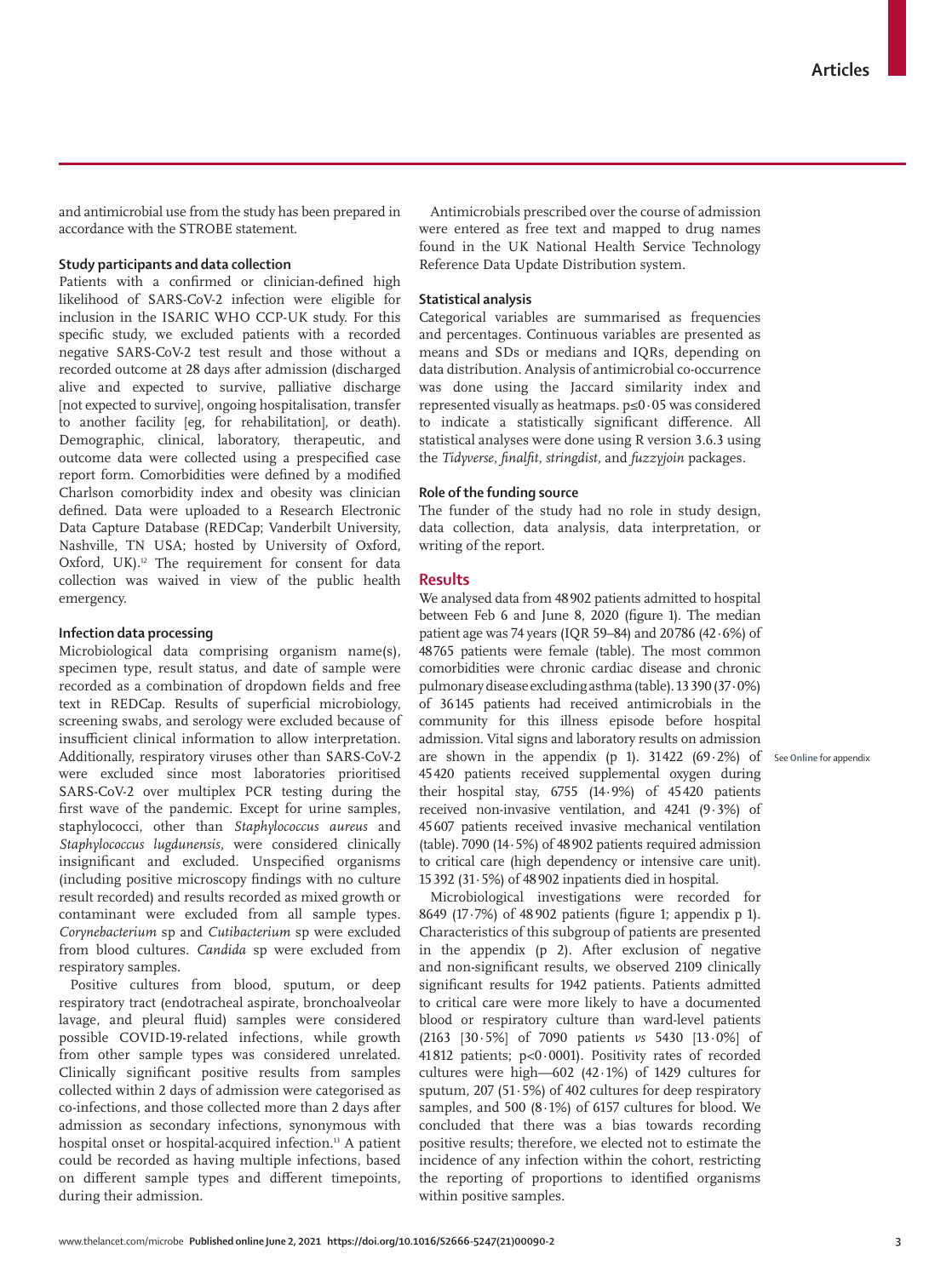|                                                                                                             | n     | Patients with COVID-19 |
|-------------------------------------------------------------------------------------------------------------|-------|------------------------|
| Demographics                                                                                                |       |                        |
| Sex                                                                                                         | 48765 |                        |
| Male                                                                                                        |       | 27 979 (57 4%)         |
| Female                                                                                                      |       | 20786 (42.6%)          |
| Age, years                                                                                                  | 48902 | 74.0 (59.0-84.0)       |
| Comorbidities                                                                                               |       |                        |
| Chronic cardiac disease                                                                                     | 45781 | 14775 (32.3%)          |
| Hypertension                                                                                                | 22006 | 10645 (48.4%)          |
| Chronic pulmonary disease                                                                                   | 45909 | 13169 (28.7%)          |
| Immunocompromise                                                                                            | 25742 | 7548 (29.3%)           |
| Asthma                                                                                                      | 45470 | 6309 (13.9%)           |
| Chronic kidney disease                                                                                      | 45451 | 8092 (17.8%)           |
| Chronic liver disease (moderate or severe)                                                                  | 45001 | 867 (1.9%)             |
| Chronic liver disease (mild)                                                                                | 44880 | 683 (1.5%)             |
| Chronic neurological disease                                                                                | 45187 | 5747 (12.7%)           |
| Current malignancy                                                                                          | 45067 | 4730 (10.5%)           |
| Chronic haematological disease                                                                              | 45019 | 1984 (4.4%)            |
| <b>HIV/AIDS</b>                                                                                             | 44510 | 184 (0.4%)             |
| Obesity*                                                                                                    | 41058 | 4877 (11.9%)           |
| <b>Diabetes</b>                                                                                             | 46180 | 13581 (29.4%)          |
| Rheumatological disease                                                                                     | 44946 | 5065 (11.3%)           |
| Dementia                                                                                                    | 45310 | 7534 (16.6%)           |
| Smoking                                                                                                     | 31125 | .,                     |
| Never                                                                                                       |       | 17953 (57.7%)          |
| Former                                                                                                      |       | 10 825 (34.8%)         |
| Current                                                                                                     |       | 2347 (7.5%)            |
| Pre-admission                                                                                               |       |                        |
| Symptom duration before admission, days                                                                     |       | $4.0(1.0-8.0)$         |
| Receipt of antimicrobials before admission                                                                  | 36145 | 13390 (37.0%)          |
| Maximum level of respiratory support                                                                        |       |                        |
| Non-invasive ventilation                                                                                    | 45420 | 6755 (14.9%)           |
| Invasive mechanical ventilation                                                                             | 45607 | 4241 (9.3%)            |
| Other organ support                                                                                         |       |                        |
| Renal replacement therapy                                                                                   | 44803 | 1508 (3.4%)            |
| Vasopressors                                                                                                | 44672 | 2987 (6.7%)            |
| <b>Medical management</b>                                                                                   |       |                        |
| Antibacterial                                                                                               | 46061 | 39258 (85.2%)          |
| Antifungal                                                                                                  | 48902 | 309 (0.6%)             |
| Corticosteroids                                                                                             | 48902 | 4850 (9.9%)            |
| <b>Outcomes</b>                                                                                             |       |                        |
| Outcome at ≥28 days                                                                                         | 48902 |                        |
| Discharged alive and expected to survive                                                                    |       | 28819 (58.9%)          |
| Ongoing hospitalisation                                                                                     |       | 1186(2.4%)             |
| Transfer to other facility                                                                                  |       | 2623 (5.4%)            |
| Inpatient death                                                                                             |       | 15392 (31.5%)          |
| Palliative discharge                                                                                        |       | 869(1.8)               |
| Unknown or awaited                                                                                          |       | $13 (-0.1\%)$          |
| Length of stay, days†                                                                                       |       | $9.0(4.0-17.0)$        |
| Data are n (%) or median (IQR). *Clinician defined. †Excludes patients remaining in hospital after 28 days. |       |                        |
| Table: Baseline characteristics, management, and outcomes of a cohort of 48 902 patients with               |       |                        |
| $COVID-19$                                                                                                  |       |                        |

We identified 1107 patients with COVID-19-related infections (positive blood, sputum, or deep respiratory cultures) and 1002 patients with unrelated infections (urine, abdominopelvic, or pus or abscess cultures). For microbiologically confirmed COVID-19-related infections where sample timing was known, 762 (70·6%) of 1080 infections were secondary, occurring more than 2 days after hospital admission. Among patients admitted to critical care, we found no association between patients identified to have a respiratory or bloodstream infection and inpatient mortality on univariable analysis (unadjusted odds ratio 1·02, 95% CI  $0.86 - 1.22$ ; p= $0.81$ ).

607 respiratory infections were recorded. Most culturepositive respiratory samples represented secondary infections (919 [84·9%] of 1082 sputum and deep respiratory cultures; figure 2A). In lower respiratory tract co-infections (within 2 days of admission), *S aureus*  (21 [17·8%] of 118 organisms), *Haemophilus influenzae* (15 [12·7%] organisms), and *Pseudomonas aeruginosa* (11 [9·3%] organisms) were most frequently identified in sputum (figure 2). *Streptococcus pneumoniae* was



#### A complete admission was considered an outcome recorded at 28 days or earlier, and could either be a final outcome (eg, death or discharged alive) or documentation the patient remained in hospital. Relevant microbiological investigations were blood cultures, sputum, deep respiratory (endotracheal aspirates, bronchoalveolar lavage, and pleural fluid), urine, abdominopelvic, or pus samples from abscesses. \*Some patients had both a COVID-19 related and unrelated infection.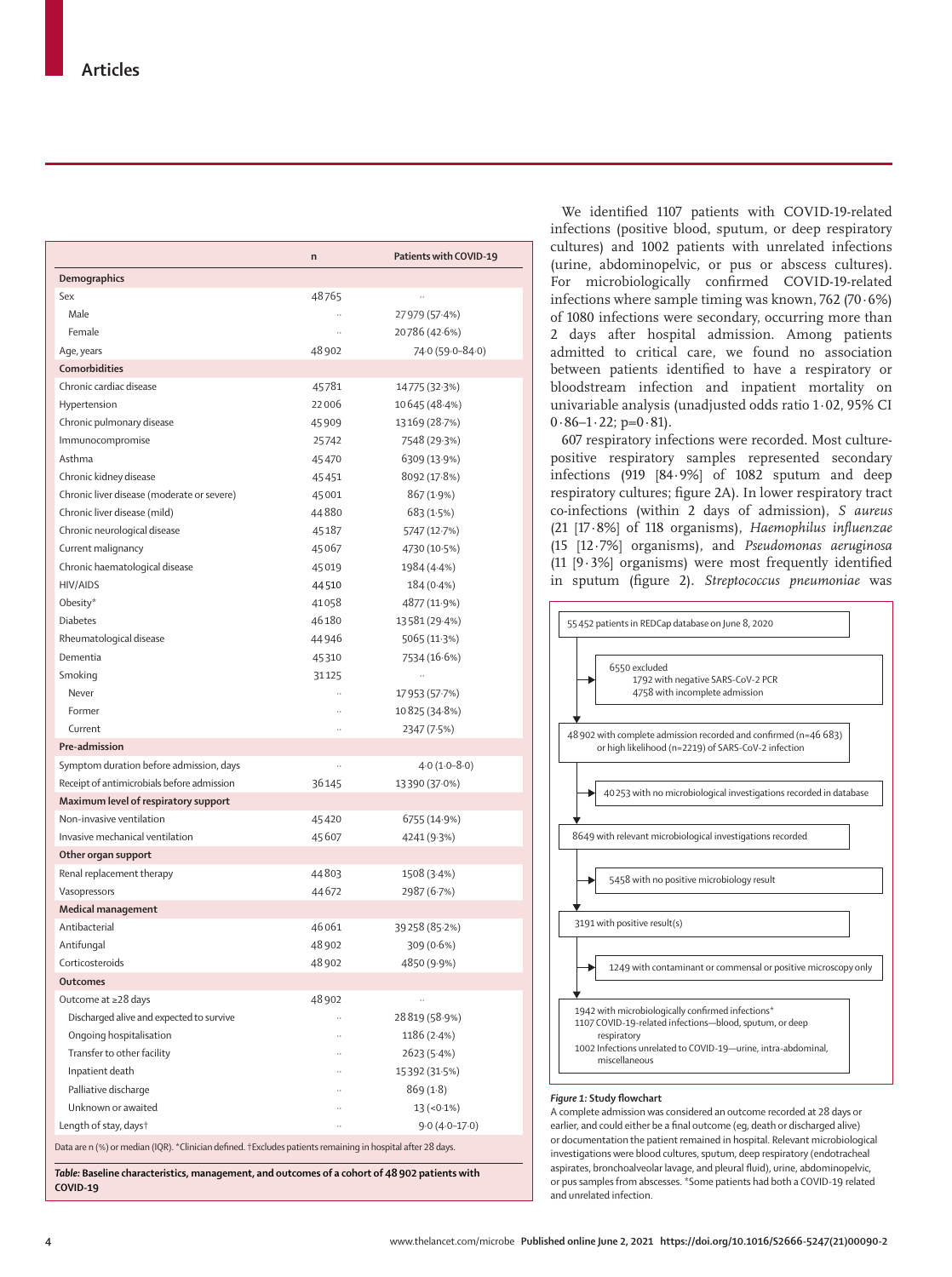infrequently cultured (five [4·2%] of 118 organisms). Among deep respiratory samples identifying co-infection, *S aureus* was the predominant organism (14 [31·1%] of 45 organisms). *S aureus* was also a common cause of secondary lower respiratory tract infections (sputum 81 [12·6%] of 642 organisms; deep respiratory 29  $[10.5\%]$  of 277 organisms), but most organisms were Gram-negative, including *Escherichia coli* (sputum 93 [14·5%] of 642 organisms; deep respiratory 40 [14·4%] of 277 organisms), *P aeruginosa* (sputum 80 [12·5%] of 642 organisms; deep respiratory 26 [9·4%] of 277 organisms), *Klebsiella pneumoniae* (sputum 76 [11·8%] of 642 ogranisms; deep respiratory 32 [11·6%] of 277 organisms), *Klebsiella aerogenes* (sputum 40 [6·2%] of 642 organisms; deep respiratory 25 [9·0%] of 277 organisms), and *Citrobacter koseri* (sputum 26 [4·0%]



(Figure 2 continues on next page)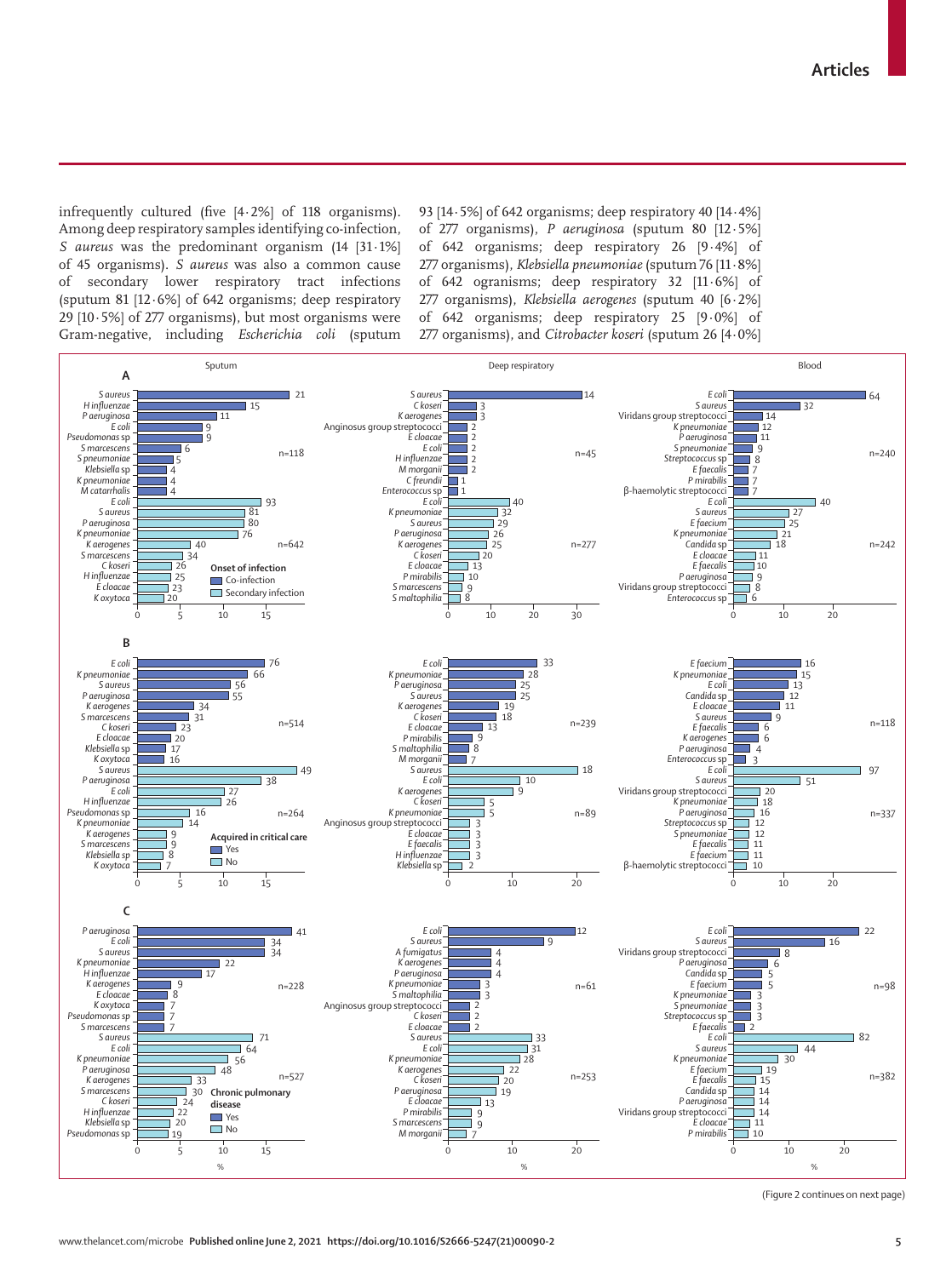

#### *Figure 2:* **Cause of microbiologically confirmed respiratory and bloodstream infections**

The ten most identified pathogens from sputum, deep respiratory, and blood cultures, as a percentage of all positive samples of that type. The number at the end of each bar represents the total number of positive samples for the pathogen. Numbers annotated on the plots indicate the total number of organisms for each subgroup. Deep respiratory samples are endotracheal aspirates, bronchoalveolar lavage, and pleural fluid. Pathogen identification is stratified into sample obtained <2 days (co-infection) or >2 days (secondary infection) from admission to hospital (A); sample obtained <1 day or >1 day after admission to critical care (B); presence or absence of chronic pulmonary disease (C); and presence or absence of immunocompromise (D). *S aureus*=*Staphylococcus*  aureus. Hinfluenzae=Haemophilus influenzae. P aeruginosa=Pseudomonas aeruginosa. E coli=Escherichia coli. S marcescens=Serratia marcescens. S pneumoniae=Streptococcus pneumoniae K pneumoniae=Klebsiella pneumoniae. M catarrhalis=Moraxella catarrhalis. K aerogenes=Klebsiella aerogenes. C koseri=Citrobacter koseri. E cloacae=Enterobacter cloacae. K oxytoca=Klebsiella oxytoca. M morganii=Morganella morganii. C freundii=Citrobacter freundii. P mirabilis=Proteus mirabilis. S maltophilia=Stenotrophomonas maltophilia. E faecalis=Enterococcus faecalis. E faecium=Enterococcus faecium. A fumigatus=Aspergillus fumigatus. B fragilis=Bacteroides fragilis. E kobei=Enterobacter kobei. S oralis=Streptococcus oralis

> of 642 organisms; deep respiratory 20 [7·2%] of 277 organisms).

> When stratified by critical care admission status, 174 (72·8%) of 239 organisms were identified from deep respiratory samples obtained more than 1 day after critical care admission (figure 2B). Deep respiratory samples included bronchoalveolar lavage, endotracheal aspirate, and other distal lung samples; the microbiological results from each of these sample types were similar (appendix pp 3, 5). In the critical care setting, *E coli* was the most common cause of lower respiratory tract infections (sputum 76 [14·8%] of 514 organisms; deep respiratory 33  $[13.8\%]$  of 239 organisms), followed by *K pneumoniae* (sputum 66 [12·8%] of 514 organisms; deep respiratory 28 [11·7%] of 239 organisms), *S aureus* (sputum 56 [10·9%] of 514 organisms; deep respiratory 25 [10·5%] of 239 organisms), and *P aeruginosa* (sputum 55  $[10.7\%]$  of 514 organisms; deep respiratory 25  $[10.5\%]$ of 239 organisms). Several opportunistic organisms such as *C koseri*, *Stenotrophomonas maltophilia*, and *Morganella morganii—*were cultured from respiratory samples obtained in critical care. Among non-critical care patients, *S aureus* was the most common organism in sputum  $(49 \t[18.6\%]$  of 264 organisms) and deep respiratory samples (18 [20·2%] of 89 organisms), followed by *P aeruginosa* (sputum 38 [14·4%] of 264 organisms; deep respiratory none of 89 organisms), *E coli* (sputum 27 [10 $\cdot$ 2%] of 264 organisms; deep respiratory ten [11 $\cdot$ 2%] of 89 organisms), and *H influenzae* (sputum 26 [9·8%] of 264 organisms; deep respiratory three [3·4%] of 89 organisms).

Sputum microbiology differed between patients with and without chronic lung disease (figure 2C). Although *S aureus* (71 [13·5%] of 527 organisms), *E coli* (64 [12·1%] organisms), and *K pneumoniae* (56 [10·6%] organisms) were the predominant organisms detected in patients without chronic respiratory disease, *P aeruginosa*  (41 [18·0%] of 228 organisms), *E coli* (34 [14·9%] organisms), and *S aureus* (34 [14·9%] organisms) were the most frequently isolated in those with chronic lung disease. *Aspergillus fumigatus* was also cultured from deep respiratory samples in four patients with chronic lung disease, three of whom were immunocompromised (clinician-defined or in receipt of immunomodulatory therapy before admission to hospital). We observed no other major differences in lower respiratory tract microbiology stratified by immune status (figure 2D).

With regard to blood cultures, 500 clinically significant results were recorded (appendix p 1). *E coli* (104 [20·8%] of 500 organisms) was the most frequently identified pathogen, followed by *S aureus* (59 [11·8%]; figure 2) and *K pneumoniae* (33 [6·6%]; figure 2). Pneumococcal bacteraemia was uncommon (nine [1·8%] of 500 organisms). In bacteraemia occurring more than 1 day after admission to critical care, *Enterococcus faecium* (16 organisms) and *K pneumoniae* (15 organisms) were the most common pathogens. Candidaemia (12 organisms) was also more common. We observed no major differences when patients were stratified by immune status but viridans group streptococci and *P aeruginosa* were over-represented in patients with chronic lung disease. To determine the source of bacteraemia, we identified patients with the same organism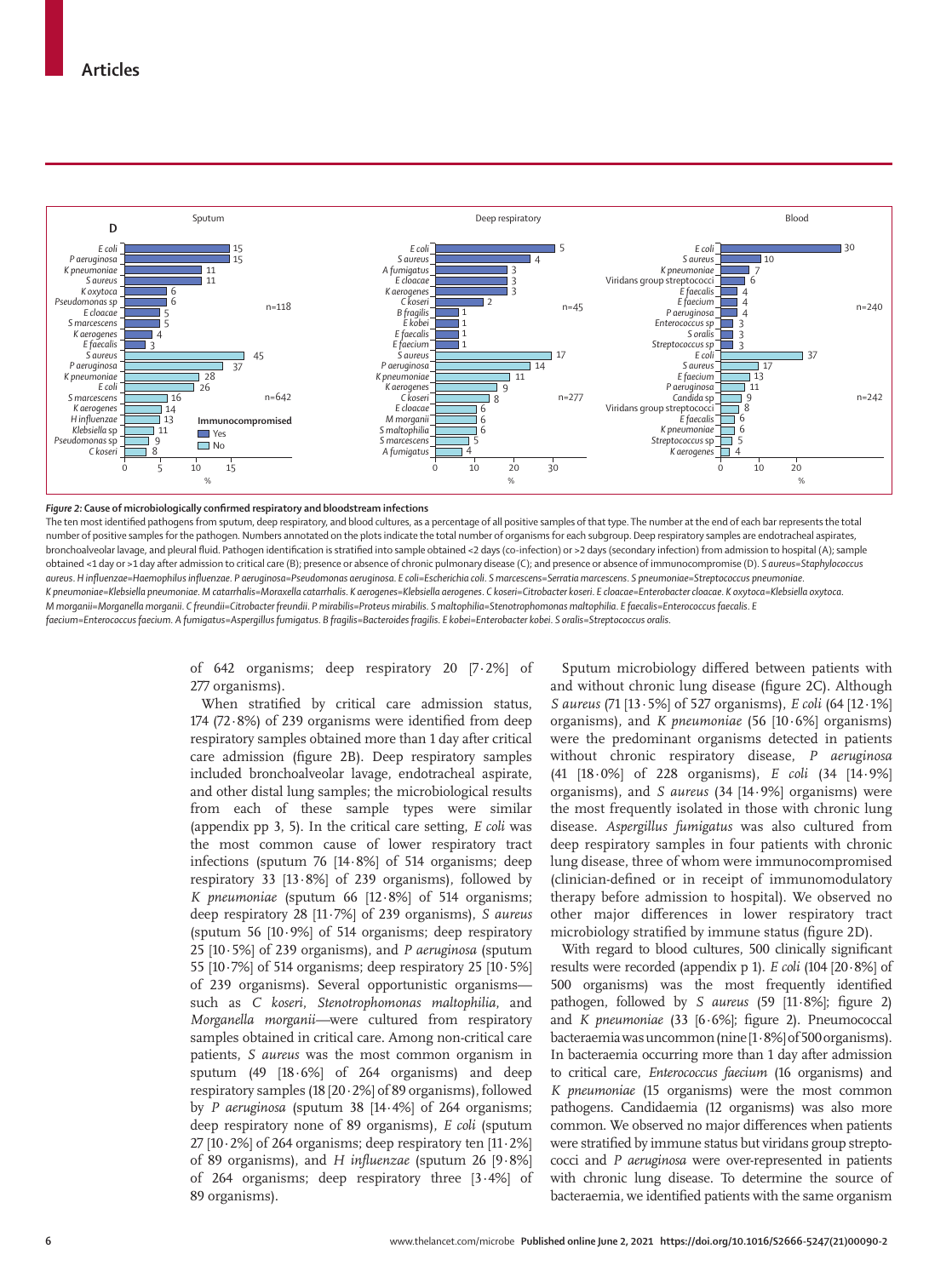**Articles**



*Figure 3:* **Frequency and nature of antimicrobial use**

(A) The proportion of inpatients receiving antimicrobials between March and June, 2020, stratified by level of care. Data show rolling mean over a window of 14 days. Dotted lines represent 95% CIs. (B) Specific antimicrobials used, stratified by level of care or critical care. Co-use of specific antimicrobials in patients receiving ward-level care (C) and patients admitted to critical care (D), highlighting antimicrobials used for lower respiratory tract infection (blue box and shading), a signature of prescribing in response to penicillin allergy (green box and shading), carbapenem and glycopeptide usage in critical care (D only; blue box) and piperacillin– tazobactam and carbapenem in critical care (D only; orange box). The greater the intensity of red shading, the greater the correlation of antimicrobial use measured by Jaccard distance. Dendrograms show the result of hierarchical clustering. Data available for 46061 patients.

isolated from another sample type. Generally, we found little overlap between blood and other cultures, with more overlap observed for sputum and deep respiratory samples compared with other samples (appendix p 4). *S aureus* was cultured from a sputum sample in nine (15·0%) of 60 patients with *S aureus* bacteraemia. Despite the frequency of *E coli* bacteraemia, *E coli* bacteriuria in the same patients was infrequently identified (appendix p 4).

39258 (85·2%) of 46 061 patients with inpatient antimicrobial data received one or more antimicrobials at some point during their admission. Antimicrobial use was highest in March and April, 2020, both among patients admitted and not admitted to critical care (figure 3A). This proportion reduced over the course of May, 2020. We found substantial regional differences in prescribing, in both the proportion of patients given antimicrobials (figure 4; appendix pp 6–7) and the type of antimicrobial prescribed (appendix pp 6–7). Across all regions, a higher proportion of patients admitted to critical care received antimicrobials compared with wardlevel patients. The proportion of patients receiving antimicrobials fell or remained static across most regions; the largest decline was observed in Scotland in critical care (150 [87·2%] of 172 patients in March, 2020, to 12 [66·7%] of 18 patients in May, 2020), and in the southwest of England in ward-level care (678 [82·7%] of 820 patients in March, 2020, to 200 [63·9%] of 313 patients in May, 2020). Amoxicillin was more commonly prescribed in Scotland and Wales compared with England, whereas co-amoxiclav prescription was higher in England than Scotland and Wales, particularly among ward-level patients (appendix pp 6–7). Piperacillintazobactam prescription among ward-level patients was higher in Wales and certain English regions, including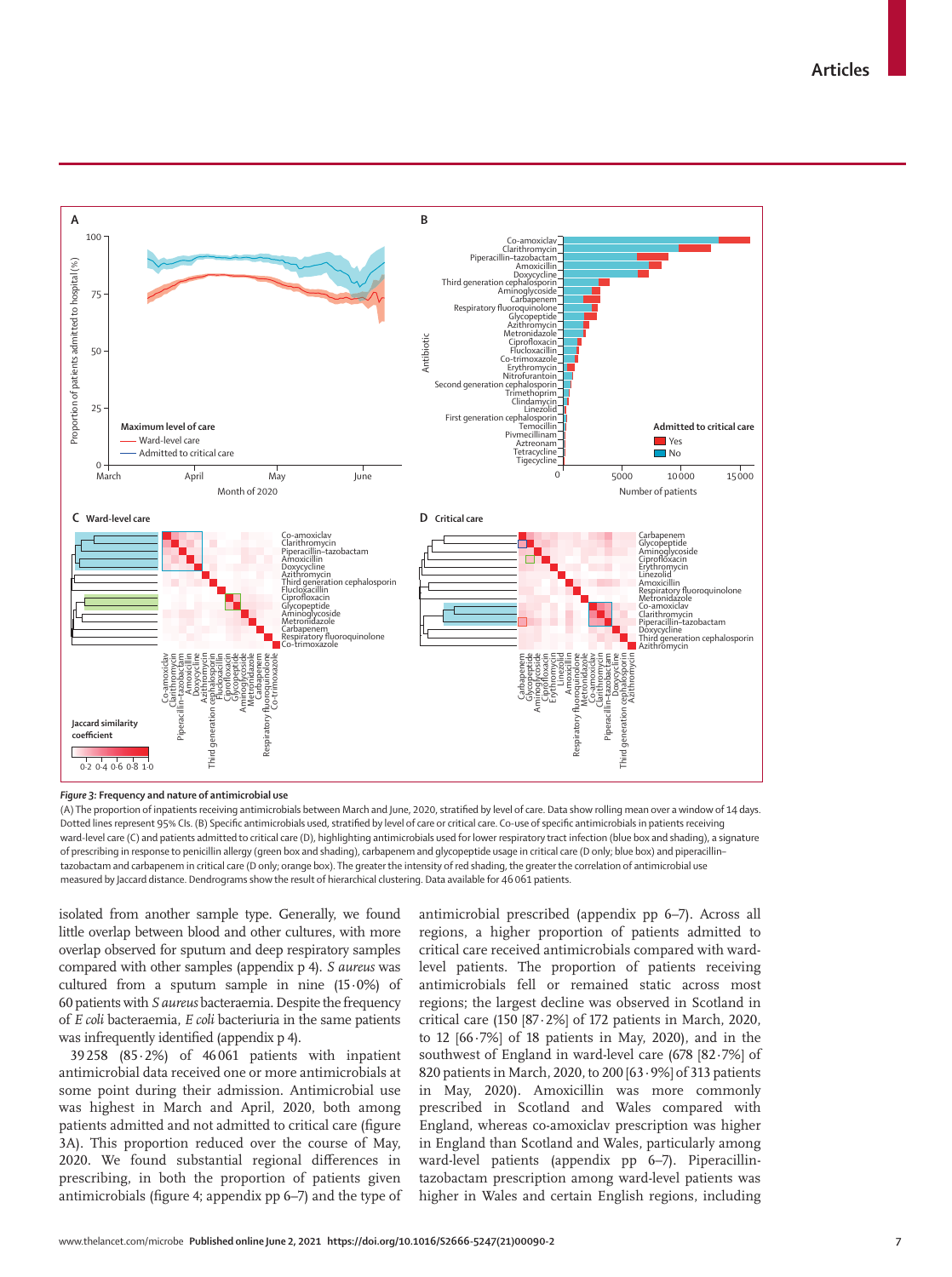

*Figure 4:* **Geographical variation in antimicrobial use over time**

Maps are divided into Scotland, Wales, and regions of England (northeast and Yorkshire, northwest, midlands, east, southeast, southwest, and London). Purple shading of regions represents the percentage of patients who received antimicrobial therapy during their hospital admission, stratified by month of admission (March, April, and May) and by level of care (ward-level or critical care). Data available for 46061 patients.

> the northwest, southwest, east, and northeast and Yorkshire, compared with other regions.

> β-lactam–β-lactamase inhibitor combinations were among the top three most prescribed antimicrobials, accounting for 30·0% of total prescriptions (co-amoxiclav 19·2%, piperacillin–tazobactam 10·8%; figure 3B). Narrower-spectrum antimicrobials used for the treatment of lower respiratory tract infections accounted for fewer prescriptions (amoxicillin 10·2% and doxycycline 8·9%). Consistent with lower respiratory tract infections being a major indication for antimicrobial use in this cohort, hierarchical clustering identified a cluster of clarithromycin, β-lactam–β-lactamase inhibitors, amoxicillin, and doxycycline in patients receiving ward-level care (figure 3C). The strongest correlation for co-receipt was between co-amoxiclav and clarithromycin (Jaccard similarity coefficient 0·29). We observed a similar cluster in patients admitted to critical care, but this did not include amoxicillin or doxycycline (figure 3D). A cluster of the combination of a glycopeptide with ciprofloxacin was observed in patients receiving both ward-level (figure 3C)

and critical care (figure 3D). Among patients admitted to critical care, a high proportion received piperacillin– tazobactam, carbapenems, and glycopeptides, with evidence of co-prescription of carbapenem and glycopeptide (figure 3D), as well as piperacillin–tazobactam and carbapenem (figure 3D). Carbapenems accounted for 3·8% of all prescriptions, whereas carbapenem-sparing Gram-negative active alternatives<sup>14</sup> were less frequently prescribed (co-trimoxazole 1·5%, temocillin 0·3%, and aztreonam 0·2%). Almost half of prescriptions involved WHO AWaRe watch antimicrobials (appendix p 8).

## **Discussion**

In this multicentre, prospective cohort of 48 902 patients admitted to hospital with COVID-19, microbiologically confirmed infections were infrequent (1107 patients). Co-infection at hospital admission was rare and when infections were identified, most were secondary. Gram-negative organisms and *S aureus* were the most frequently recovered pathogens from respiratory and blood cultures. These findings have implications for empirical therapy, indicating a need to treat Gram-negative bacteria and *S aureus* empirically until culture results are available. Most patients received antimicrobials, which were commonly broad spectrum. We found geographical heterogeneity in antimicrobial usage, reflecting variations in regional and local practices.

Our findings support and add granularity to those of a living systematic review and meta-analysis of 38 studies that examined bacterial infections in patients with COVID-19.8 Langford and colleagues reported a pooled prevalence of confirmed bacterial infections of 8·0% (95% CI  $6.1-9.9$ ), with a higher prevalence of secondary infections  $(16.0\%, 12.4–19.6)$  than co-infections  $(4.9\%,$  $2.6 - 7.1$ ).<sup>8</sup> Although this meta-analysis included more than 6000 patients, most of the included studies were retrospective and small (13 studies had <50 patients). Moreover, the timing of infection, microbiological details, and antimicrobial use were infrequently reported. By contrast, we included microbiological data derived from standardised laboratory investigations<sup>15</sup> from a cohort of nearly 50000 patients. We restricted analyses to clinically significant results, correlated with the timing of sample collection, and described antimicrobial use over time and by geographical region. The multicentre design of our study improves the generalisability of our findings.

The pattern of infection and associated pathogens in our cohort of patients with COVID-19 differs from that reported in influenza. *S aureus* and *H influenzae* were the most common (but infrequent) co-infecting respiratory pathogens*,* and bacteria identified in secondary infections and critical care were predominantly Gram-negative organisms, including Enterobacteriaceae and *P aeruginosa*, in addition to *S aureus* (ie, organisms typically identified in hospital-acquired or ventilator-acquired pneumonia). By contrast, bacterial co-infections are much more common among patients with severe influenza,<sup>1</sup> and are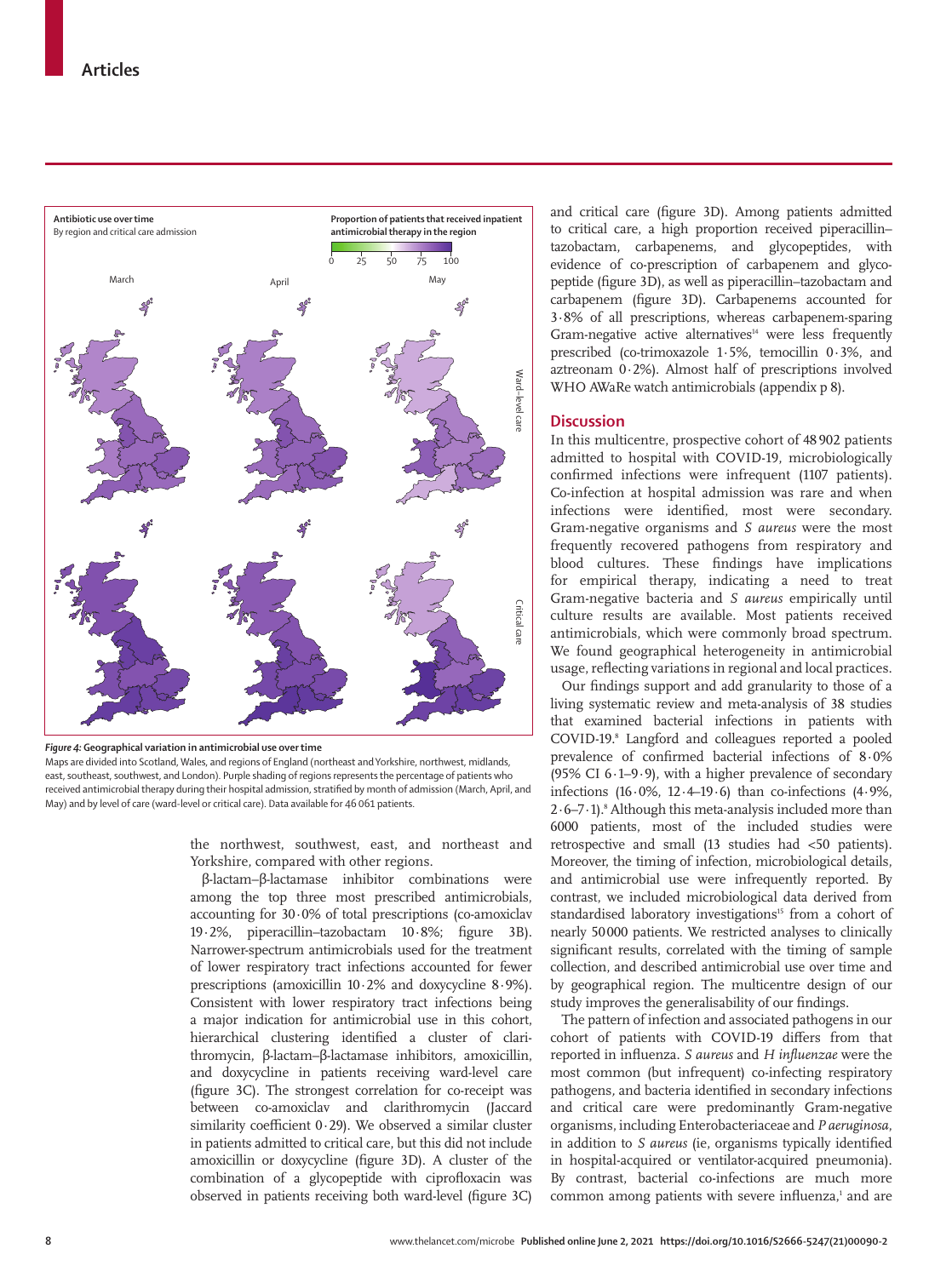predominantly caused by *S pneumoniae* or *S aureus*. 1 Other studies of patients with COVID-19 have identified *S aureus* as a frequent cause of infection, including bacteraemia. We were unable to definitively determine the sources of bacteraemia in our study. However, in a case series of *S aureus* bacteraemia in 41 patients with COVID-19, most cases of bacteraemia were of unknown origin (69%), followed by pneumonia (19%), then vascular causes, including vascular access devices  $(7.1\%)$ .<sup>16</sup> Exclusion of coagulase-negative staphylococci from our analysis might have led to the under-ascertainment of central lineassociated bloodstream infections.

Despite little evidence of bacterial infections in our cohort, a high proportion of patients received antimicrobials. This finding is consistent with a meta-analysis that reported a pooled prevalence of antimicrobial usage of around 75% in patients with COVID-19.<sup>9</sup> Elevated C-reactive protein and radiological pulmonary infiltrates are often used to differentiate bacterial from viral causes in community-acquired pneumonia. However, both of these findings are commonly present in patients with COVID-19.17,18 In a Scottish survey, C-reactive protein levels of at least 100 mg/L and chronic obstructive pulmonary disease or chronic lung disease were positively associated with antimicrobial prescribing.<sup>19</sup> Combined with high morbidity and mortality, the absence of effective therapeutic options for COVID-19 during the study period, and clinical uncertainty during acute illness, high rates of antimicrobial prescription are unsurprising. Nevertheless, the infrequency of confirmed co-infection supports restrictive empirical antimicrobial usage. Antimicrobials should be restricted to individuals with atypical features of COVID-19, such as purulent sputum or lobar pneumonia, or evidence of distinct non-respiratory co-infection. Blood and sputum cultures before empirical antimicrobial treatment and incorporating trends in inflammatory markers into decision making could also support judicious antimicrobial use. The absence of an elevated white cell count at baseline and antimicrobial-associated C-reactive protein reduction can exclude co-infection in around 50% of patients with COVID-19.20 Procalcitonin might be an additional decision-making adjunct, using a threshold of 0·25 ng/mL or less to identify patients with a reduced likelihood of bacterial infection.<sup>21</sup> Regular review of drug charts with discontinuation of antimicrobials if coinfection is deemed unlikely, supported by negative microbiological investigations, are also key to minimise unnecessary antimicrobial exposure. When antimicrobials are required, the choice of antimicrobial should be tailored to likely pathogens and local resistance patterns, with treatment duration limited to 5 days if lower respiratory tract infection is suspected.<sup>6,7,22</sup> Co-prescription of glycopeptides and ciprofloxacin was identified, which we postulate is a signature of prescribing in response to penicillin allergy labels. Many patients can be de-labelled without the need for penicillin challenges, associated with reduced broad-spectrum antimicrobial use, and this

strategy should be encouraged in patients admitted to hospital with COVID-19 in advance of a potential need for antimicrobials.23 Furthermore, we identified frequent use of broad-spectrum empirical therapy (β-lactam–β-lactamase inhibitors) for lower respiratory tract infections, empirical escalation from piperacillin–tazobactam to carbapenems in critical care, and preferential use of carbapenems over carbapenem-sparing alternatives. These findings all represent tractable targets for antimicrobial stewardship.

In contrast to other studies, $24$  co-infection and secondary infection were not associated with inpatient mortality among patients admitted to critical care in our study. Evaluation of the association between co-infection and outcome using observational data is complex. First, a greater proportion of deaths within the study occurred early during the hospital stay; therefore, these patients had less time to undergo microbiological investigations or to acquire a secondary infection. Conversely, any observed association could be driven by prolonged treatment in hospital because of more severe disease or slower recovery—co-infection or secondary infection might simply be a marker of this. Additionally, more thorough investigations might be done in patients who appear likely to have a favourable prognosis with adequate treatment, and such patients might be younger with fewer comorbidities.

Our study has several limitations. Retrospectively assigning clinical significance to culture results can be challenging and is further restricted in this study, as clinical findings that would contribute to diagnosis of bacterial infection were not collected at the time of microbiological sampling. The absence of clinical correlation limits interpretation of the microbiological findings—eg, isolation of *E coli* from sputum could represent true infection but alternative explanations include airway colonisation or altered (post-antimicrobial) flora, particularly in patients with chronic lung disease. We were unable to differentiate colonisation from new infection for patients with chronic lung disease, as previous microbiology results were not available.

Microbiological diagnosis of bacterial or fungal co-infection is itself challenging, especially in the context of COVID-19. Fewer diagnostic procedures might have been done during the pandemic because of clinical pressure and concerns regarding health-care worker safety (particularly from aerosol generating procedures, such as bronchoalveolar lavage), and inter-site variation in microbiological sampling is likely.25 Less than 20% of our cohort had microbiological investigations recorded, which is lower than reported for community-acquired pneumonia in a recent UK-wide audit (sputum and blood cultures were done in 23·6% of patients and 58 $\cdot$ 6% of patients, respectively).<sup>26</sup> Low rates of microbiological sampling in patients with COVID-19 have been reported elsewhere.<sup>27</sup> Under-ascertainment of true bacterial infection might also be due to antimicrobial receipt before sampling, as well as low sensitivity of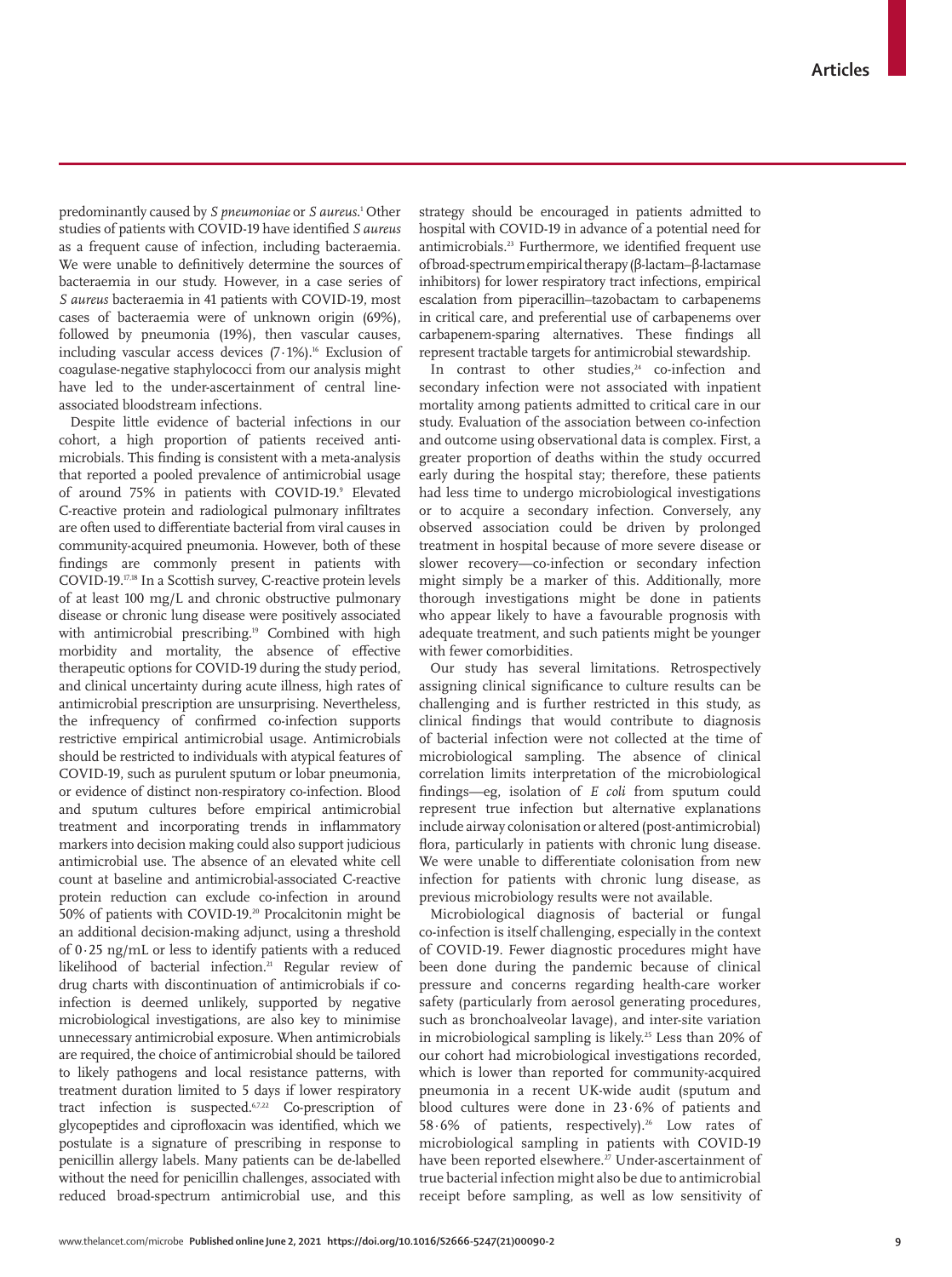culture-based diagnostics. We excluded serological investigations for fungi or atypical bacteria, and urinary antigen tests for pneumococci and *Legionella* sp, as these were inconsistently recorded and the galactomannan assay cross-reacts with β-lactams.<sup>28</sup> We also lacked the data required to address the recently proposed case definition for COVID-19-associated pulmonary aspergillosis.29 Furthermore, we were unable to characterise respiratory viral or *Mycoplasma pneumoniae* co-infections, as most UK laboratories discontinued routine multiplex respiratory virus PCR testing during the study period. Therefore, we might have missed fungal or atypical bacterial co-infection identified by serum or urinary antigen tests alone, and other respiratory pathogen infections usually diagnosed by PCR.

We suspect the preferential recording of positive microbiology results based on the high culture-positivity rates; this limits our ability to determine an accurate denominator (ie, total number of microbiological investigations done); thus we have refrained from prevalence estimates. This factor might partly explain the apparently low rates of microbiological investigations we observed. The timing of initiation and duration of antimicrobial therapy, and data on antibiograms of identified organisms, were not recorded. Hence, we were unable to link infections with prescribed antimicrobials or resistance patterns—eg, the proportion of *S aureus* that are meticillin resistant. Nonetheless, this proportion is likely to be low due to low meticillin-resistant *S aureus* infection rates in the UK.30

In conclusion, microbiologically confirmed bacterial or fungal infections were rare in patients admitted to hospital with COVID-19 during the first wave of the pandemic in the UK. When such infections occurred, they were mostly secondary and were caused by Gram-negative organisms and *S aureus*. The epidemiology of bacterial and fungal infections might change as immunomodulatory therapy for patients with COVID-19 progresses. Short-term systemic corticosteroid use in outpatients has been associated with a small increased risk of sepsis, and IL-6 inhibition outside clinical trials is associated with increased risk of bacterial infection.<sup>31,32</sup> Prospective studies with standardised and comprehensive microbiological sampling before antimicrobial treatment are needed to characterise co-infections and secondary infections in patients with COVID-19. Tractable targets for antimicrobial stewardship interventions exist and should be prioritised.

#### **Contributors**

AH, CDR, LT, PJMO, JKB, and MGS conceived the study. CJF, TMD, CE, AH, CDR, LT, RP, LM, ABD, and EMH curated the data. CJF and TMD did the formal analysis. PJMO, JKB, and MGS acquired the funding. AH, CJF, CDR, TMD, LT, RAS, DGW, EMH, ABD, PJMO, JKB, and MGS did the investigation. HEH, MG, AH, CDR, and LM were project administrators. CJF, TMD, and EMH visualised the data. AH and MGS supervised the study. AH and CDR wrote the original draft of the manuscript. AH, CDR, LT, CJF, TMD, RAS, DGW, LS, EMH, ABD, TIdS JD, JSN-V-T, PJMO, JKB, and MGS reviewed and edited the manuscript.

EMH, MGS, and JKB validated the study data. CJF, TMD, JKB, MGS, and EMH had access to the raw data. The corresponding author had full access to all the data and final responsibility for the decision to submit for publication.

## **ISARIC4C investigators**

*Consortium lead investigator*: J Kenneth Baillie. *Chief Investigator*: Malcolm G Semple. *Co-lead investigator*: Peter J M Openshaw. *ISARIC clinical coordinator*: Gail Carson. *Co-investigator*: Beatrice Alex, Benjamin Bach, Wendy S Barclay, Debby Bogaert, Meera Chand, Graham S Cooke, Annemarie B Docherty, Jake Dunning, Ana da Silva Filipe, Tom Fletcher, Christoper A Green, Ewen M Harrison, Julian A Hiscox, Antonia Ying Wai Ho, Peter W Horby, Samreen Ijaz, Saye Khoo, Paul Klenerman, Andrew Law, Wei Shen Lim, Alexander J Mentzer, Laura Merson, Alison M Meynert, Mahdad Noursadeghi, Shona C Moore, Massimo Palmarini, William A Paxton, Georgios Pollakis, Nicholas Price, Andrew Rambaut, David L Robertson, Clark D Russell, Vanessa Sancho-Shimizu, Janet T Scott, Thushan de Silva, Louise Sigfrid, Tom Solomon, Shiranee Sriskandan, David Stuart, Charlotte Summers, Richard S Tedder, Emma C Thomson, A A Roger Thompson, Ryan S Thwaites, Lance C W Turtle, Rishi K Gupta, Maria Zambon. *Project manager*: Hayley E Hardwick, Chloe Donohue, Ruth Lyons, Fiona Griffiths, Wilna Oosthuyzen. *Data analyst*: Lisa Norman, Riinu Pius, Thomas M Drake, Cameron J Fairfield, Stephen R Knight, Kenneth A Mclean, Derek Murphy, Catherine A Shaw. *Data and information system manager*: Jo Dalton, Michelle Girvan, Egle Saviciute, Stephanie Roberts, Janet Harrison, Laura Marsh, Marie Connor, Sophie Halpin, Clare Jackson, Carrol Gamble. *Data integration and presentation*: Gary Leeming, Andrew Law, Murray Wham, Sara Clohisey, Ross Hendry, James Scott-Brown. *Material management*: William Greenhalf, Victoria Shaw, Sara McDonald. *Patient engagement*: Seán Keating. *Outbreak laboratory staff and volunteers*: Katie A Ahmed, Jane A Armstrong, Milton Ashworth, Innocent G Asiimwe, Siddharth Bakshi, Samantha L Barlow, Laura Booth, Benjamin Brennan, Katie Bullock, Benjamin WA Catterall, Jordan J Clark, Emily A Clarke, Sarah Cole, Louise Cooper, Helen Cox, Christopher Davis, Oslem Dincarslan, Chris Dunn, Philip Dyer, Angela Elliott, Anthony Evans, Lorna Finch, Lewis W S Fisher, Terry Foster, Isabel Garcia-Dorival, William Greenhalf, Philip Gunning, Catherine Hartley, Rebecca L Jensen, Christopher B Jones, Trevor R Jones, Shadia Khandaker, Katharine King, Robyn T Kiy, Chrysa Koukorava, Annette Lake, Suzannah Lant, Diane Latawiec, Lara Lavelle-Langham, Daniella Lefteri, Lauren Lett, Lucia A Livoti, Maria Mancini, Sarah McDonald, Laurence McEvoy, John McLauchlan, Soeren Metelmann, Nahida S Miah, Joanna Middleton, Joyce Mitchell, Shona C Moore, Ellen G Murphy, Rebekah Penrice-Randal, Jack Pilgrim, Tessa Prince, Will Reynolds, P Matthew Ridley, Debby Sales, Victoria E Shaw, Rebecca K Shears, Benjamin Small, Krishanthi S Subramaniam, Agnieska Szemiel, Aislynn Taggart, Jolanta Tanianis-Hughes, Jordan Thomas, Erwan Trochu, Libby van Tonder, Eve Wilcock, J Eunice Zhang, Lisa Flaherty, Nicole Maziere, Emily Cass, Alejandra Doce Carracedo, Nicola Carlucci, Anthony Holmes, Hannah Massey. *Edinburgh laboratory staff and volunteers*: Lee Murphy, Nicola Wrobel, Sarah McCafferty, Kirstie Morrice, Alan MacLean. *Local principal investigators*: Kayode Adeniji, Daniel Agranoff, Ken Agwuh, Dhiraj Ail, Erin L Aldera, Ana Alegria, Brian Angus, Abdul Ashish, Dougal Atkinson, Shahedal Bari, Gavin Barlow, Stella Barnass, Nicholas Barrett, Christopher Bassford, Sneha Basude, David Baxter, Michael Beadsworth, Jolanta Bernatoniene, John Berridge, Nicola Best, Pieter Bothma, David Chadwick, Robin Brittain-Long, Naomi Bulteel, Tom Burden, Andrew Burtenshaw, Vikki Caruth, David Chadwick, Duncan Chambler, Nigel Chee, Jenny Child, Srikanth Chukkambotla, Tom Clark, Paul Collini, Catherine Cosgrove, Jason Cupitt, Maria-Teresa Cutino-Moguel, Paul Dark, Chris Dawson, Samir Dervisevic, Phil Donnison, Sam Douthwaite, Ingrid DuRand, Ahilanadan Dushianthan, Tristan Dyer, Cariad Evans, Chi Eziefula, Chrisopher Fegan, Adam Finn, Duncan Fullerton, Sanjeev Garg, Sanjeev Garg, Atul Garg, Effrossyni Gkrania-Klotsas, Jo Godden, Arthur Goldsmith, Clive Graham, Elaine Hardy, Stuart Hartshorn,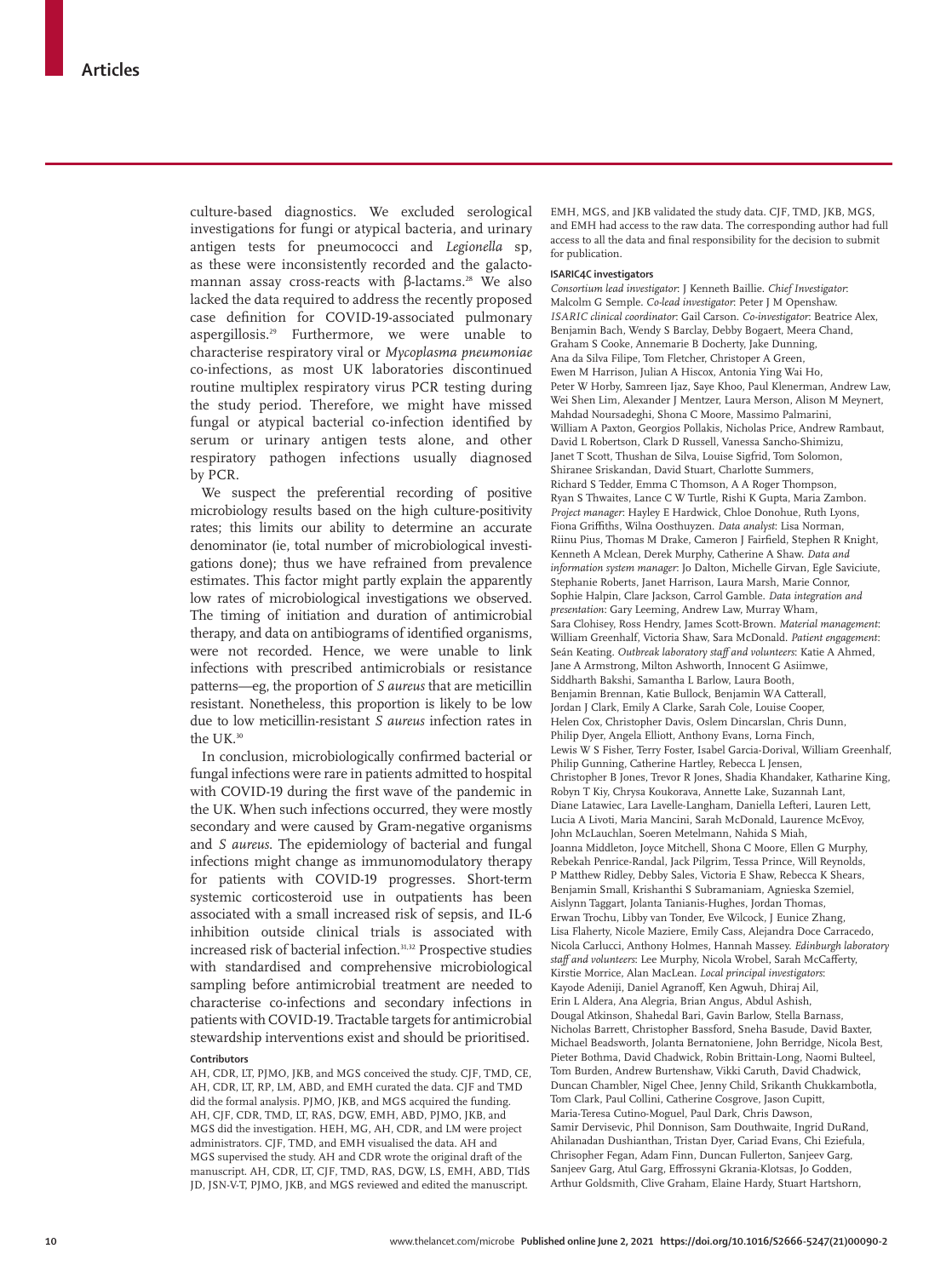Daniel Harvey, Peter Havalda, Daniel B Hawcutt, Maria Hobrok, Luke Hodgson, Anil Hormis, Michael Jacobs, Susan Jain, Paul Jennings, Agilan Kaliappan, Vidya Kasipandian, Stephen Kegg, Michael Kelsey, Jason Kendall, Caroline Kerrison, Ian Kerslake, Oliver Koch, Gouri Koduri, George Koshy, Shondipon Laha, Steven Laird, Susan Larkin, Tamas Leiner, Patrick Lillie, James Limb, Vanessa Linnett, Jeff Little, Mark Lyttle, Michael MacMahon, Emily MacNaughton, Ravish Mankregod, Huw Masson, Elijah Matovu, Katherine McCullough, Ruth McEwen, Manjula Meda, Gary Mills, Jane Minton, Mariyam Mirfenderesky, Kavya Mohandas, Quen Mok, James Moon, Elinoor Moore, Patrick Morgan, Craig Morris, Katherine Mortimore, Samuel Moses, Mbiye Mpenge, Rohinton Mulla, Michael Murphy, Megan Nagel, Thapas Nagarajan, Mark Nelson, Matthew K O'Shea, Igor Otahal, Marlies Ostermann, Mark Pais, Selva Panchatsharam, Danai Papakonstantinou, Hassan Paraiso, Brij Patel, Natalie Pattison, Justin Pepperell, Mark Peters, Mandeep Phull, Stefania Pintus, Jagtur Singh Pooni, Frank Post, David Price, Rachel Prout, Nikolas Rae, Henrik Reschreiter, Tim Reynolds, Neil Richardson, Mark Roberts, Devender Roberts, Alistair Rose, Guy Rousseau, Brendan Ryan, Taranprit Saluja, Aarti Shah, Prad Shanmuga, Anil Sharma, Anna Shawcross, Jeremy Sizer, Manu Shankar-Hari, Richard Smith, Catherine Snelson, Nick Spittle, Nikki Staines, Tom Stambach, Richard Stewart, Pradeep Subudhi, Tamas Szakmany, Kate Tatham, Jo Thomas, Chris Thompson, Robert Thompson, Ascanio Tridente, Darell Tupper-Carey, Mary Twagira, Andrew Ustianowski, Nick Vallotton, Lisa Vincent-Smith, Shico Visuvanathan, Alan Vuylsteke, Sam Waddy, Rachel Wake, Andrew Walden, Ingeborg Welters, Tony Whitehouse, Paul Whittaker, Ashley Whittington, Padmasayee Papineni, Meme Wijesinghe, Martin Williams, Lawrence Wilson, Sarah Cole, Stephen Winchester, Martin Wiselka, Adam Wolverson, Daniel G Wootton, Andrew Workman, Bryan Yates, Peter Young.

#### **Declaration of interests**

All authors declare support from the NIHR, the Medical Research Council (MRC), the NIHR Health Protection Research Unit (HPRU) in Emerging and Zoonotic Infections at University of Liverpool, the NIHR HPRU in Respiratory Infections at Imperial College London, the NIHR Biomedical Research Centre (BRC) at Imperial College London, and the NIHR Clinical Research Network, for the submitted work. ABD reports grants from the UK Department of Health and Social Care (DHSC), during the conduct of the study, and grants from Wellcome Trust, outside the submitted work. PJMO reports personal fees from consultancies (GlaxoSmithKline, Janssen, Bavarian Nordic, Pfizer, and Cepheid) and from the European Respiratory Society, grants from MRC, MRC Global Challenge Research Fund, the EU, NIHR BRC, MRC–GlaxoSmithKline, Wellcome Trust, NIHR (HPRU in Respiratory Infection), and is an NIHR senior investigator outside the submitted work. PJMO's role as President of the British Society for Immunology was unpaid but travel and accommodation at some meetings was provided by the Society. JKB reports grants from MRC. MGS reports grants from DHSC, NIHR UK, MRC, HPRU in Emerging and Zoonotic Infections, and University of Liverpool, during the conduct of the study, and is chair of the scientific advisory board and a minority share holder at Integrum Scientific, outside the submitted work.

#### **Data sharing**

Access to all data and samples collected by ISARIC4C are controlled by an Independent Data and Materials Access Committee comprising representatives of research funders, academia, clinical medicine, public health, and industry. The application process for access to the data is available on the ISARIC4C website.

#### **Acknowledgments**

This work used data provided by patients and collected by the NHS as part of patient care and support. We are extremely grateful to the 2648 front-line NHS clinical and research staff and volunteer medical students who collected these data in challenging circumstances, and the generosity of the participants and their families for their individual contributions in these difficult times. We also acknowledge the support of Jeremy J Farrar (Wellcome Trust) and Nahoko Shindo (WHO). This work is supported by grants from the NIHR (award CO-CIN-01), the MRC (grant MC\_PC\_19059), and by the NIHR HPRU in Emerging and Zoonotic Infections at University of

Liverpool in partnership with Public Health England (PHE), in collaboration with the Liverpool School of Tropical Medicine and the University of Oxford (award 200907), NIHR HPRU in Respiratory Infections at Imperial College London with PHE (award 200927), Wellcome Trust and the UK Department for International Development (215091/Z/18/Z), Bill & Melinda Gates Foundation (OPP1209135), Liverpool Experimental Cancer Medicine Centre (grant reference C18616/A25153), NIHR BRC at Imperial College London (IS-BRC-1215-20013), EU Platform for European Preparedness Against (Re-) emerging Epidemics (PREPARE; FP7 project 602525), and NIHR Clinical Research Network. LT is supported by a Wellcome Trust fellowship (205228/Z/16/Z). PJMO is supported by a NIHR Senior Investigator Award (award 201385). This research was funded in whole, or in part, by the Wellcome Trust. The views expressed are those of the authors and not necessarily those of the UK DHSC, the UK Department for International Development, NIHR, MRC, Wellcome Trust, or PHE.

#### **References**

- Klein EY, Monteforte B, Gupta A, et al. The frequency of influenza and bacterial coinfection: a systematic review and meta-analysis. *Influenza Other Respir Viruses* 2016; **10:** 394–403.
- Joseph C, Togawa Y, Shindo N. Bacterial and viral infections associated with influenza. *Influenza Other Respir Viruses* 2013; **7** (suppl 2)**:** 105–13.
- 3 WHO. Clinical management of COVID-19: living guidance. Jan 25, 2021. Geneva: World Health Organization, 2021.
- 4 Alhazzani W, Møller MH, Arabi YM, et al. Surviving sepsis campaign: guidelines on the management of critically ill adults with coronavirus disease 2019 (COVID-19). *Crit Care Med* 2020; **48:** e440–69.
- 5 National Institutes of Health. Coronavirus Disease 2019 (COVID-19) Treatment Guidelines. 2020. https://www.
- covid19treatmentguidelines.nih.gov/ (accessed March 30, 2021). 6 National Institute for Health and Care Excellence. COVID-19 rapid guideline: antibiotics for pneumonia in adults in hospital. May 1, 2020. https://www.nice.org.uk/guidance/ng173/resources/ prescribing-tables-to-guide-decision-making-about-antibiotic-choicepdf-8719038253 (accessed March 30, 2021).
- 7 Scottish Antimicrobial Prescribing Group. Advice to antimicrobial management teams (AMTs) on antimicrobial prescribing in suspected lower respiratory tract infections in the context of the COVID‐19 pandemic. May 12, 2020. https://www.sapg.scot/ media/5175/20200512-sapg-advice-on-antimicrobial-managementin-respiratory-infection-covid-19-may-2020-v1.pdf (accessed March 30, 2021).
- Langford BJ, So M, Raybardhan S, et al. Bacterial co-infection and secondary infection in patients with COVID-19: a living rapid review and meta-analysis. *Clin Microbiol Infect* 2020; **26:** 1622–29.
- 9 Langford BJ, So M, Raybardhan S, et al. Antibiotic prescribing in patients with COVID-19: rapid review and meta-analysis. *Clin Microbiol Infect* 2021; **27:** 520–31.
- Lynch C, Mahida N, Gray J. Antimicrobial stewardship: a COVID casualty? *J Hosp Infect* 2020; **106:** 401–03.
- 11 Docherty AB, Harrison EM, Green CA, et al. Features of 20 133 UK patients in hospital with COVID-19 using the ISARIC WHO Clinical Characterisation Protocol: prospective observational cohort study. *BMJ* 2020; **369:** m1985.
- Harris PA, Taylor R, Minor BL, et al. The REDCap consortium: building an international community of software platform partners. *J Biomed Inform* 2019; **95:** 103208.
- 13 Cardoso T, Almeida M, Friedman ND, et al. Classification of healthcare-associated infection: a systematic review 10 years after the first proposal. *BMC Med* 2014; **12:** 40.
- Russell CD, Laurenson IF, Evans MH, Mackintosh CL. Tractable targets for meropenem-sparing antimicrobial stewardship interventions. *JAC Antimicrob Resist* 2019; **1:** dlz042.
- 15 Public Health England. Standards for microbiology investigations (UK SMI). August 1, 2014. https://www.gov.uk/government/ collections/standards-for-microbiology-investigations-smi (accessed April 22, 2021).
- 16 Cusumano JA, Dupper AC, Malik Y, et al. *Staphylococcus aureus* bacteremia in patients infected with COVID-19: a case series. *Open Forum Infect Dis* 2020; **7:** ofaa518.

For the **ISARIC4C website** see https://isaric4c.net